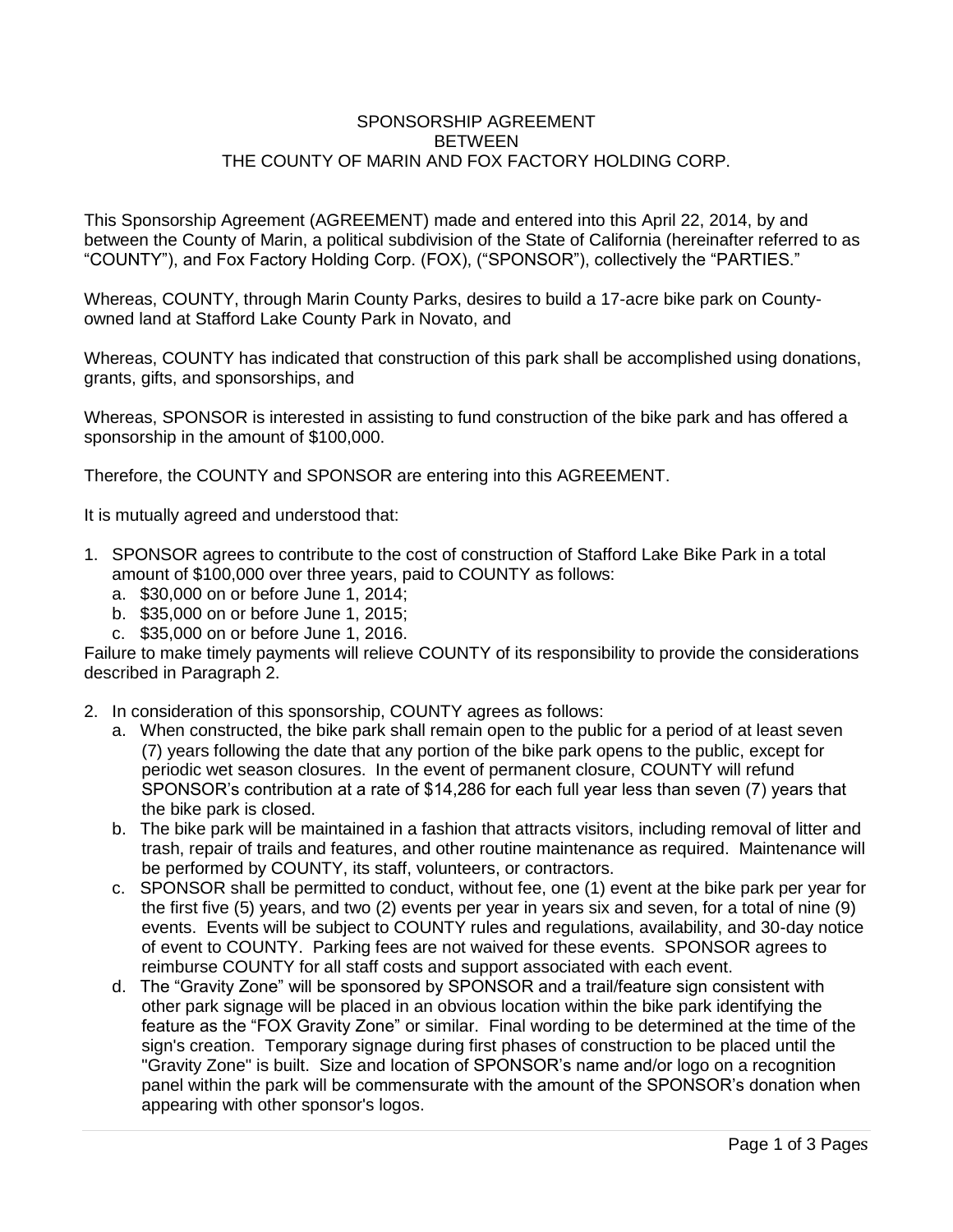- e. SPONSOR shall be permitted, without fee, to host five (5) service/clinic events per year. These events are intended to provide value to park goers in the form of education on proper bike suspension setup, field suspension service, and offer special deals on product. The race tech vehicle used will not be more than 20' x 9'. In addition, one 20' x 9' tent or other clinic support structure will be permitted. Dates of the events must be approved in advance by the COUNTY.
- f. SPONSOR has the right to utilize the Stafford Lake Bike Park logo in advertisements and promotional items with prior written approval from COUNTY, which shall not be unreasonably withheld.
- 3. Occurrences Authorizing Early Termination. Without waiving any legal rights or remedies either party may otherwise have, if one of the parties to this Agreement shall commit a material breach or default under any of the terms and conditions of this Agreement, or shall fail in any of its representations or warranties hereunder, and shall fail within fifteen (15) days of written notification thereof to cure such breach, default or failure, the other party may immediately terminate this Agreement by written notice to the breaching party. In the event of termination by SPONSOR, COUNTY shall retain SPONSOR's contribution at a rate of \$14,286 per year from the date that any portion of the bike park opens to the public until termination.
- 4. SPONSOR'S interest created by this agreement may be subject to property taxation if a possessory interest is created, and SPONSOR may be subject to the payment of property taxes levied on the interest.
- 5. COUNTY hereby agrees to indemnify and hold Sponsor and its officers, owners, directors, employees, shareholders, agents, representatives, transferees, successors, heirs and assigns, harmless from all claims, actions, loss, liability, damage, cost or expense including but not limited to direct, indirect and consequential losses of whatever nature and whatever cause (including but not limited to reasonable attorney and legal fees) arising out of any claims or suits which may be brought or made against Sponsor by reason of any acts or omissions of COUNTY or its employees, trail crew, members, officers, directors, employees, agents, or representatives related to the operation of the Stafford Lake Bike Park. COUNTY shall be liable for all losses, costs, expenses, damages or recoveries (including without limitation amounts paid in settlement), suffered, made or incurred by either SPONSOR or COUNTY in connection with any third party claim arising out of any acts or omissions of COUNTY or its employees, trail crew, members, officers, directors, employees, agents, or representatives related to the operation of the Stafford Lake Bike Park.
- 6. The terms of this AGREEMENT may be revised or modified only with the prior written consent of both COUNTY and SPONSOR. Neither this Agreement nor any interest herein shall be assigned, transferred, hypothecated or otherwise conveyed, whether by operation of law or any other means, by COUNTY, without the prior written consent of the SPONSOR, which may grant or deny its consent in its sole discretion. Any conveyance in violation of this Section shall be void and shall constitute a breach entitling the SPONSOR to terminate this Agreement.
- 7. This AGREEMENT shall remain in force for a period of seven (7) years following the date that any portion of the bike park opens to the public.